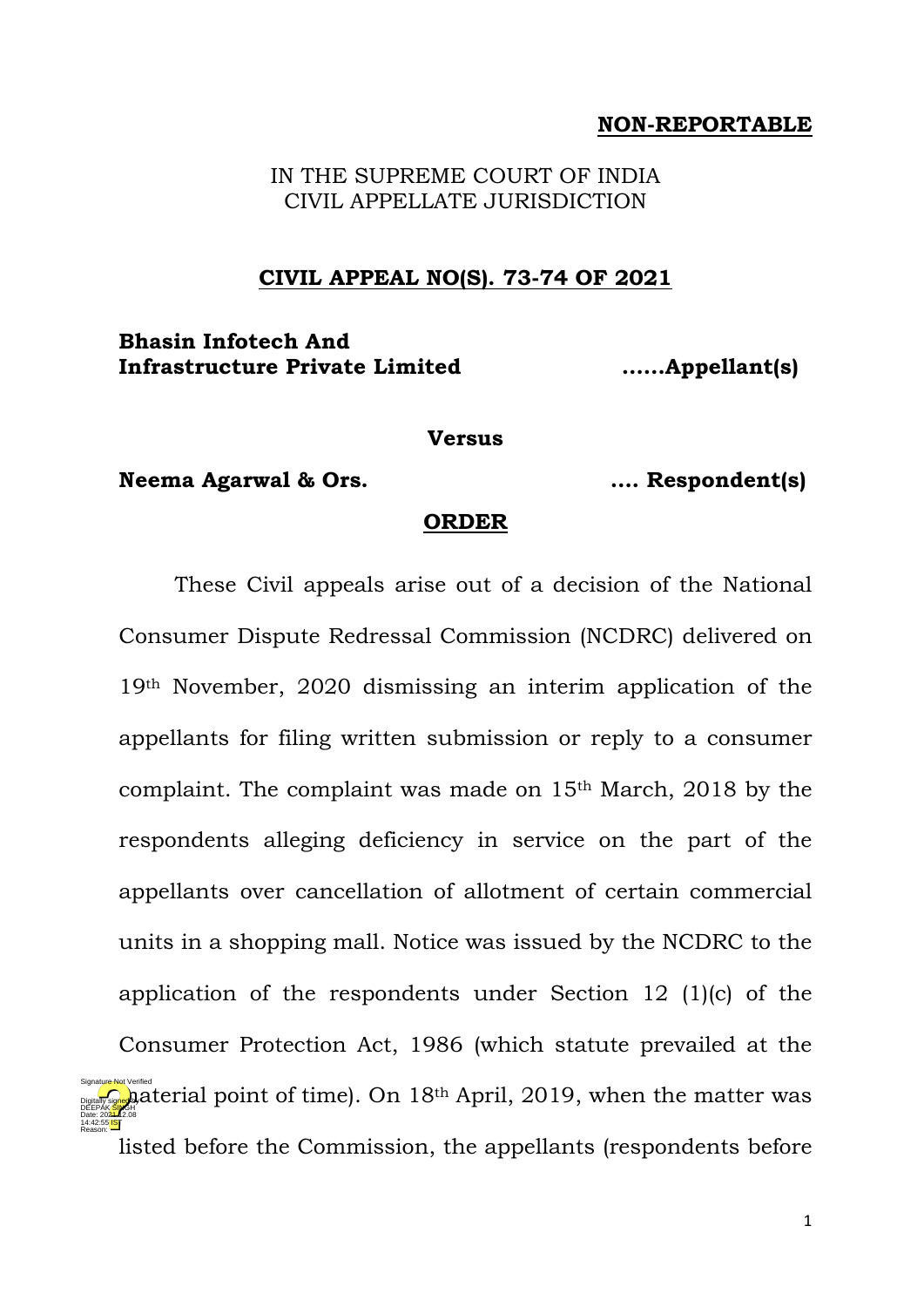the Commission) sought a week's time to reply. On 23rd December 2019, the appellants filed reply to the application made under Section 12(1)(c) of the 1986 Act. That application, in substance, was to make the complaint in representative capacity. This application was allowed. The Commission had directed the appellants to file reply to the amended complaint within 30 days. The matter was adjourned till  $21^{st}$  May, 2020. The written submission was filed by the appellant to the consumer complaint along with an application for condonation of delay of 18 days in filing the written submission. There is some dispute over the actual number of days of delay, but that factor is not of much significance so far as the present appeal is concerned. Admitted position is that such delay was beyond the period of 45 days, which is the prescribed period within which a reply has to be filed in terms of Section 13(2)(a) read with Section 18 of the 1986 Act. There were certain other interlocutory orders passed in the matter, but these are not of much relevance for adjudication of the issues raised in the present Appeals.

**2.** By an order passed on 19<sup>th</sup> November, 2020, the Commission rejected the appellant's application for condonation of delay, following a Constitution Bench decision of this Court

2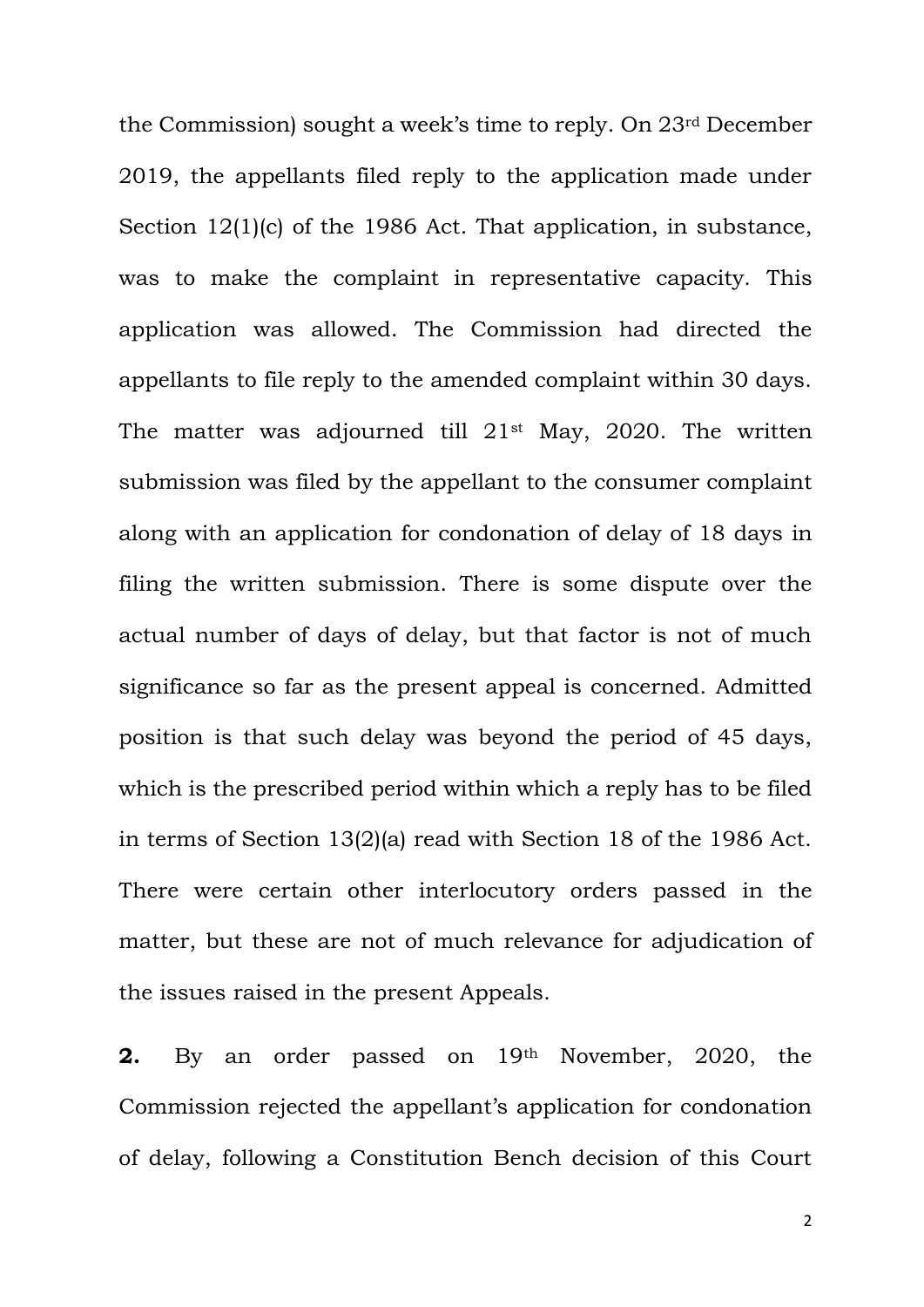delivered in a reference, titled **New India Assurance Company** 

# **Limited vs. Hilli Multipurpose Cold Storage Pvt. Ltd.** [(2020) 5

SCC 757]. In that Judgment decided on 4<sup>th</sup> March, 2020 and authored by one of us (Vineet Saran, J), two questions were formulated by the Constitution Bench. These were:-

- "(i) Whether the District Forum has power to extend the time for filing of response to the complaint beyond the period of 15 days, in addition to 30 days, as envisaged Under Section 13(2)(a) of the Consumer Protection Act?
- (ii) What would be the commencing point of limitation of 30 days Under Section 13 of the Consumer Protection Act, 1986?"

The Constitution Bench answered these questions in the

said judgment in following terms:-

"41.To conclude, we hold that our **answer to the first question** is that the District Forum has no power to extend the time for filing the response to the complaint beyond the period of 15 days in addition to 30 days as is envisaged Under Section 13 of the Consumer Protection Act; and the **answer to the second question** is that the commencing point of limitation of 30 days Under Section 13 of the Consumer Protection Act would be from the date of receipt of the notice accompanied with the complaint by the opposite party, and not mere receipt of the notice of the complaint. This Judgment to operate prospectively. The referred questions are answered accordingly."

**3.** We would repeat here that the timeframe for filing written submission or reply is the same in respect of original complaints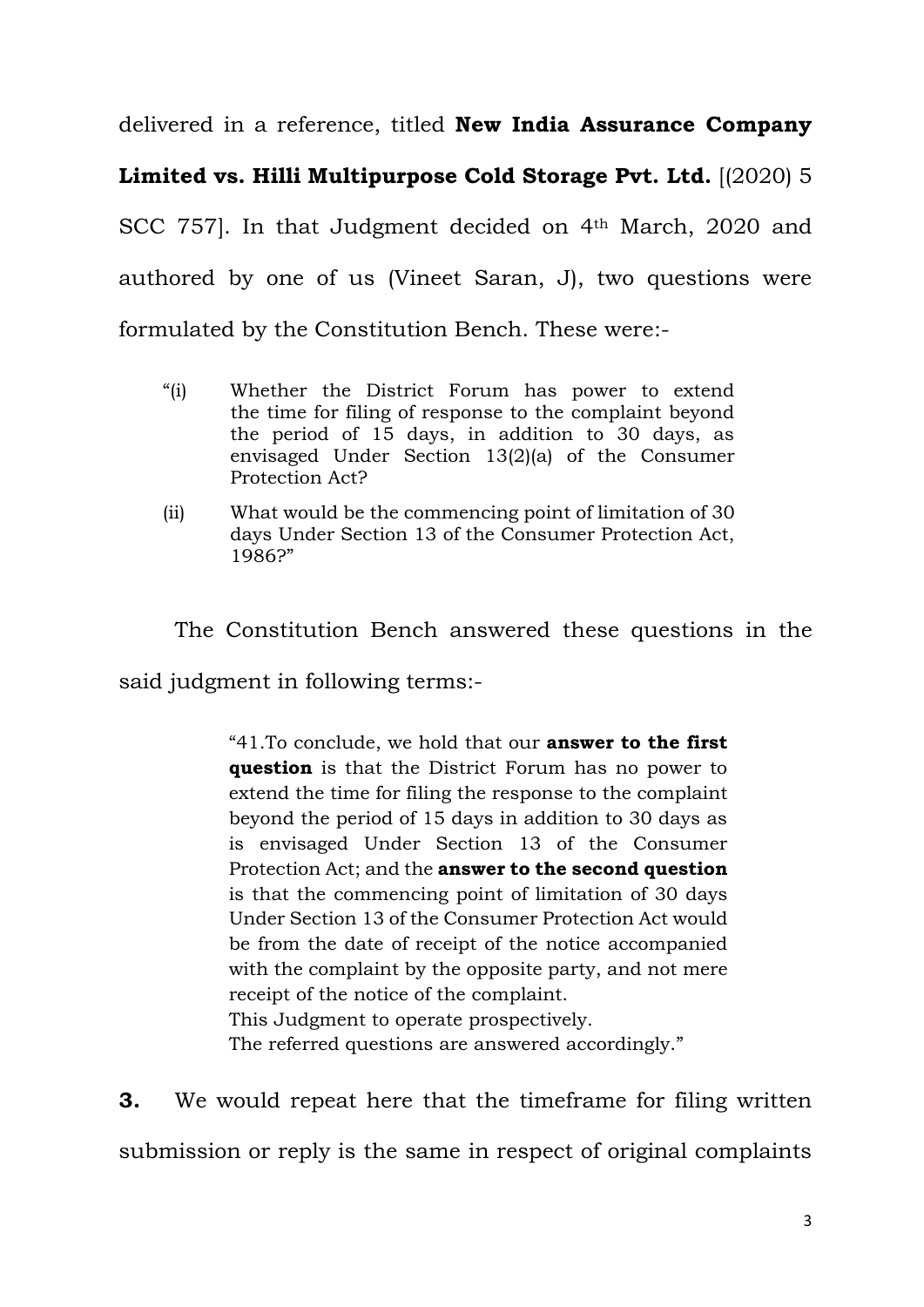in all the three fora constituted under the 1986 Act, as per Section 18 thereof. In these appeals, we are concerned with the first question formulated by the Constitution Bench. This question was referred to by a two Judge Bench of this Court on 11th February, 2016 in a Civil Appeal of the same appellants only. Subsequent to the reference order dated 11th February, 2016, the question of jurisdiction of the consumer fora for extending time to file reply to complaint beyond stipulated period of 45 days came up for hearing before a Coordinate Bench in the case of **Reliance** 

## **General Insurance Company Limited and Another vs. Mampee**

**Timbers and Hardwares Private Limited and Another** [(2021) 3

SCC 673]. This order was passed on 10<sup>th</sup> February, 2017. At that point of time, the issue was pending for decision before the Constitution Bench. The Coordinate Bench in the said order of 10th February, 2017, observed and directed:-

> "5. We consider it appropriate to direct that pending decision of the larger Bench, it will be open to the Fora concerned to accept the written statement filed beyond the stipulated time of 45 days in an appropriate case, on suitable terms, including the payment of costs, and to proceed with the matter."

**4.** Another Bench of equal strength had examined the same point in the case of **Daddy's Builders Private Limited and Others vs. Manisha Bhargava and Others** [(2021) 3 SCC 669].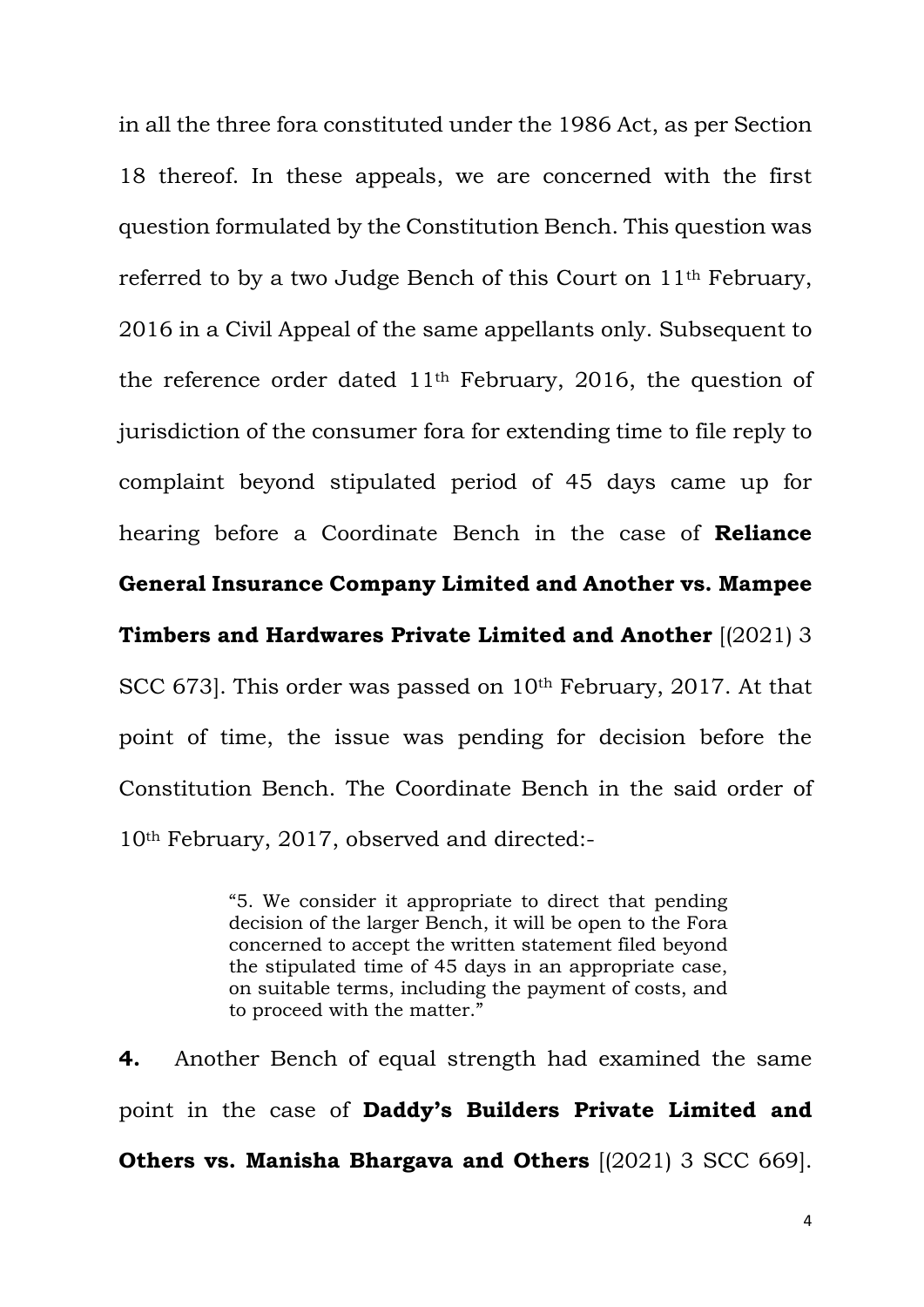In that case, the State Commission, by an Order dated 26<sup>th</sup> September, 2018 had rejected an application filed by the applicants therein, i.e. **Daddy's Builders Private Limited** (supra) seeking condonation of delay in filing reply to the consumer complaint beyond the period of 45 days. The appeal against the order of rejection before the National Commission was also dismissed on 4th September, 2020. The petitioners came with further appeal before this Court. The appellants in that case pegged their argument on the observation made in the last paragraph of the Constitution Bench judgment that the said judgment would be applicable prospectively. The appellants in that proceeding wanted to construe prospective operation of the judgment to mean that the view of the Constitution Bench against condonation of delay in filing reply beyond 45 days was not to be made applicable to the complaints filed before the respective fora before 4th March, 2020. The order of the Coordinate Bench in the case of **Reliance General Insurance Company Limited** (supra) was also referred to in support of the contention of the appellants.

**5.** The Coordinate Bench in the case of **Daddy's Builders Private Limited** (supra) did not accept the argument of the appellants that the ratio of the Constitution Bench would not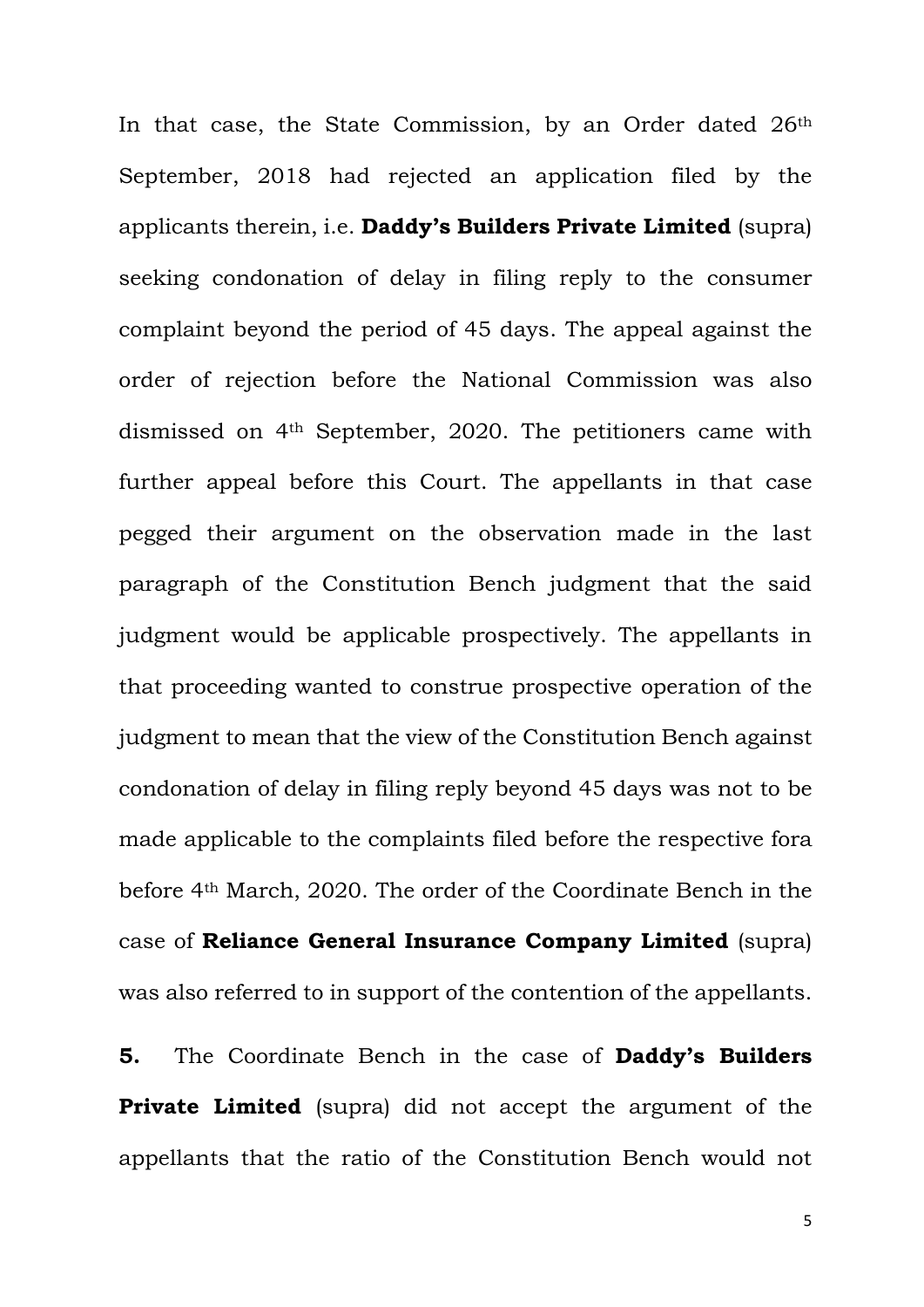apply to complaints filed before the date of the Constitution Bench

judgment i.e. 4th March, 2020. It has been observed in the case of

## **Daddy's Builders Private Limited** (supra):-

"4. Having heard learned Counsel appearing on behalf of the Petitioners and so far as the question whether the date on which the State Commission passed the order, then on that date, whether the State Commission has the power to condone the delay beyond 45 days for filing the written statement Under Section 13 of the Act is concerned, as such, the said issue whether the State Commission has the power to condone the delay beyond 45 days is now not res integra in view of the Constitution Bench decision of this Court in the case of New India Assurance Company Limited v. Hilli Multipurpose Cold Storage Pvt. Ltd. reported in (2020) 5 SCC 757. However, it is submitted by the learned counsel appearing on behalf of the petitioners that as in paragraph 63 it is observed that the said judgment shall be applicable prospectively and therefore the said decision shall not be applicable to the complaint which was filed prior to the said judgment and/or the said decision shall not be applicable to the application for condonation of delay filed before the said decision.

5. However, the aforesaid cannot be accepted. It is required to be noted that as per the decision of this Court in J.J. Merchant v. Shrinath Chaturvedi, reported in (2002) 6 SCC 635, which was a three Judge Bench decision, consumer fora has no power to extend the time for filing a reply/written statement beyond the period prescribed under the Act. However, thereafter, despite the above three Judge Bench decision, a contrary view was taken by a two Judge Bench and therefore the matter was referred to the five Judge Bench and the Constitution Bench has reiterated the view taken in J.J. Merchant (supra) and has again reiterated that the consumer fora has no power and/or jurisdiction to accept the written statement beyond the statutory period prescribed under the Act i.e. 45 days in all. However, it was found that in view of the order passed by this Court in Reliance General Insurance Co. Ltd. reported in (2021) 3 SCC 673 dated 10.02.2017, pending the decision of the larger Bench, in some of the cases, the State Commission might have condoned the delay in filing the written statement filed beyond the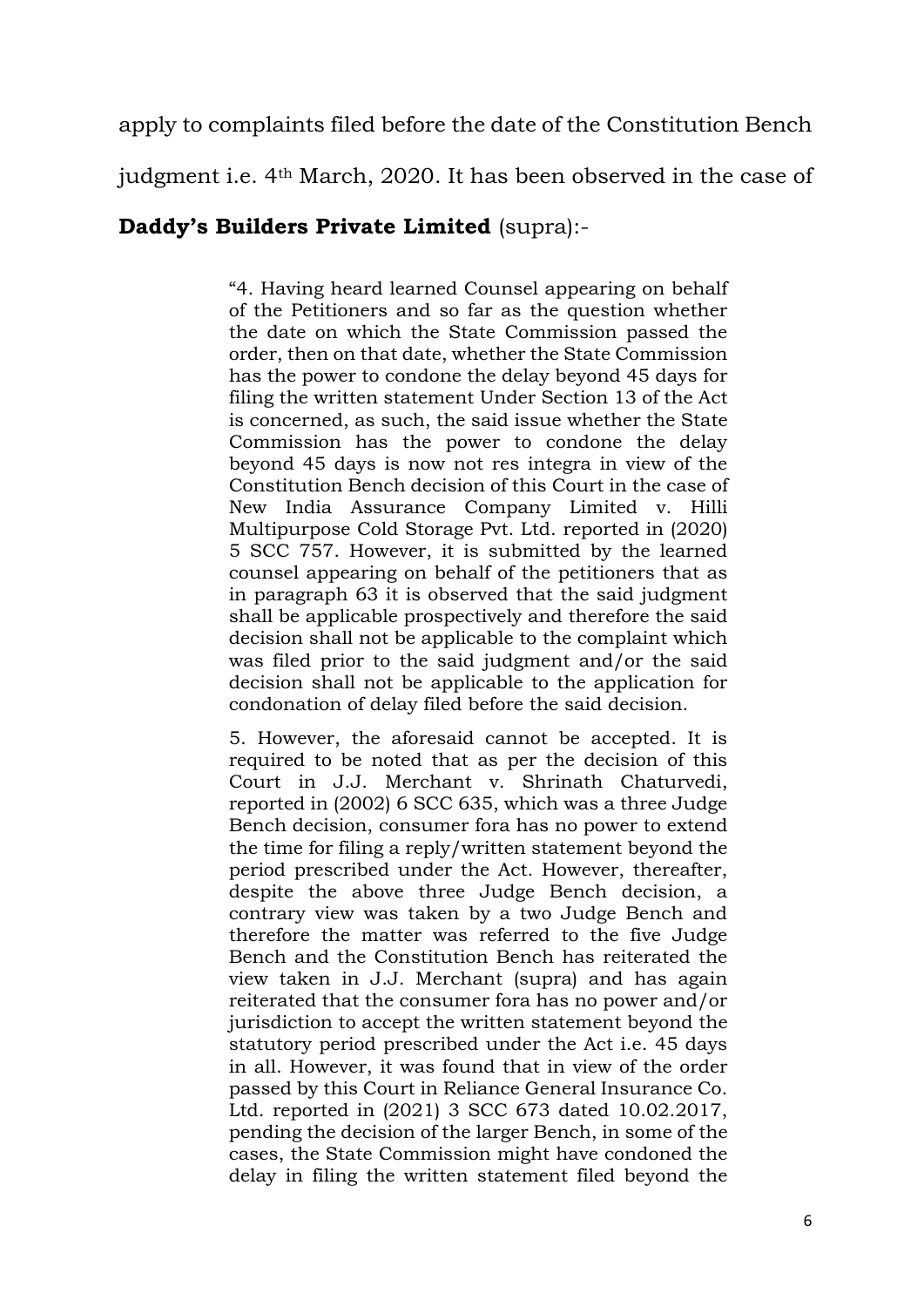stipulated time of 45 days and all those orders condoning the delay and accepting the written statements shall not be affected, this Court observed in paragraph 63 that the decision of the Constitution Bench shall be applicable prospectively. We say so because one of us was a party to the said decision of the Constitution Bench.

6. Now so far as the reliance placed upon the order passed by this Court dated 10.02.2017 in Reliance General Insurance Co. Ltd. (supra) is concerned, the same has been dealt with in detail by the National Commission by the impugned order while deciding the first appeal. As rightly observed by the National Commission, there was no mandate that in all the cases, where the written statement was submitted beyond the stipulated period of 45 days, the delay must be condoned and the written statement must be taken on record. In order dated 10.02.2017, it is specifically mentioned that it will be open to the Fora concerned to accept the written statement filed beyond the stipulated period of 45 days in an appropriate case, on suitable terms, including the payment of costs and to proceed with the matter. Therefore, ultimately, it was left to the Fora concerned to accept the written statement beyond the stipulated period of 45 days in an appropriate case.

7. As observed by the National Commission that despite sufficient time granted the written statement was not filed within the prescribed period of limitation. Therefore, the National Commission has considered the aspect of condonation of delay on merits also. In any case, in view of the earlier decision of this Court in J.J. Merchant (supra) and the subsequent authoritative decision of the Constitution Bench of this Court in New India Assurance Company Limited v. Hilli Multipurpose Cold Storage Pvt. Ltd. (supra), consumer fora has no jurisdiction and/or power to accept the written statement beyond the period of 45 days, we see no reason to interfere with the impugned order passed by the learned National Commission."

## **6.** In a subsequent appeal, carrying the title **Dr. A. Suresh**

**Kumar & Ors vs. Amit Agarwal** (In Civil Appeal No. 988 of 2021

decided on 8th July, 2021), the appellants had filed their reply with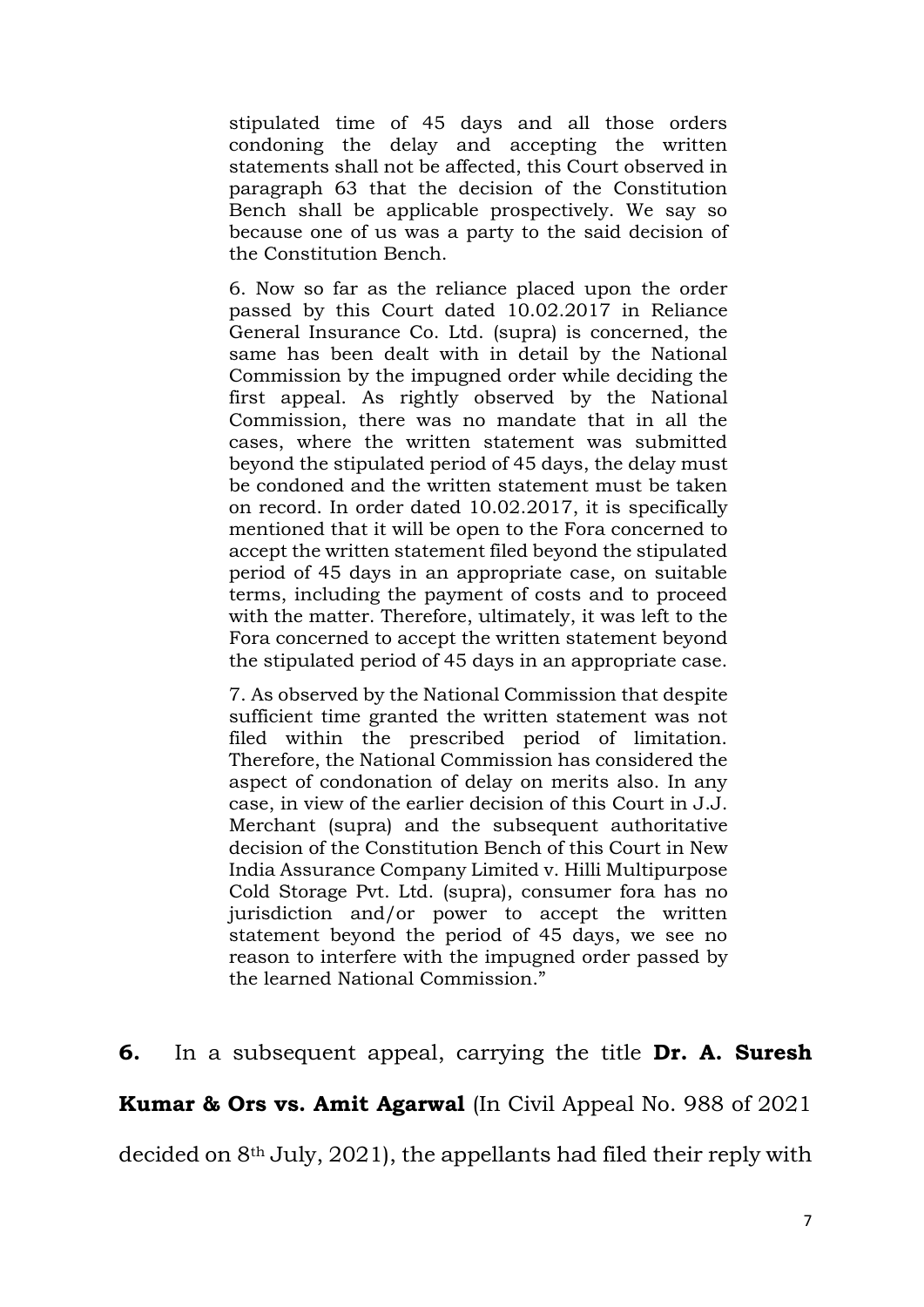delay of seven days, beyond 45 days. The Commission, however, had rejected the application for condonation of delay in filing written statement in view of the Constitution Bench judgment. In this judgment, a Bench having strength equal to ours, and to which one of us (Vineet Saran, J) was a party, examined what prospective operation of the Constitution Bench Judgment would imply. It was, inter-alia, observed in this decision:

> "In our view, since the application for condonation of delay was filed prior to the judgment of the Constitution Bench, which was delivered on 04.03.2020, the said application for condonation of delay ought to have been considered on merits and should not have been dismissed on the basis of the Constitution Bench judgment in the case of New India Assurance Co. Limited (supra) because the said judgment was to operate prospectively and the written statement as well as the application for condonation of delay had been filed much prior to the said judgment."

**7.** The said appeal was disposed of with the following observation and direction:-

> "Having heard learned counsel for the parties and after going through the record and for the reasons given in the application for condonation of delay filed before the NCDRC and also considering the fact that the delay was only for 7 days for which valid explanation has been given and with the consent of learned counsel for the parties, we condone the delay of 7 days in filing the reply by the appellants before NCDRC, but on payment of cost of Rs.25,000/- (Rupees twenty five thousand only). The said cost shall be paid by the appellants to the respondent within 15 days from today. In case, the said payment is not made, written statement already filed by the appellants on 25.11.2019 shall not be accepted. However, if the payment is made, the written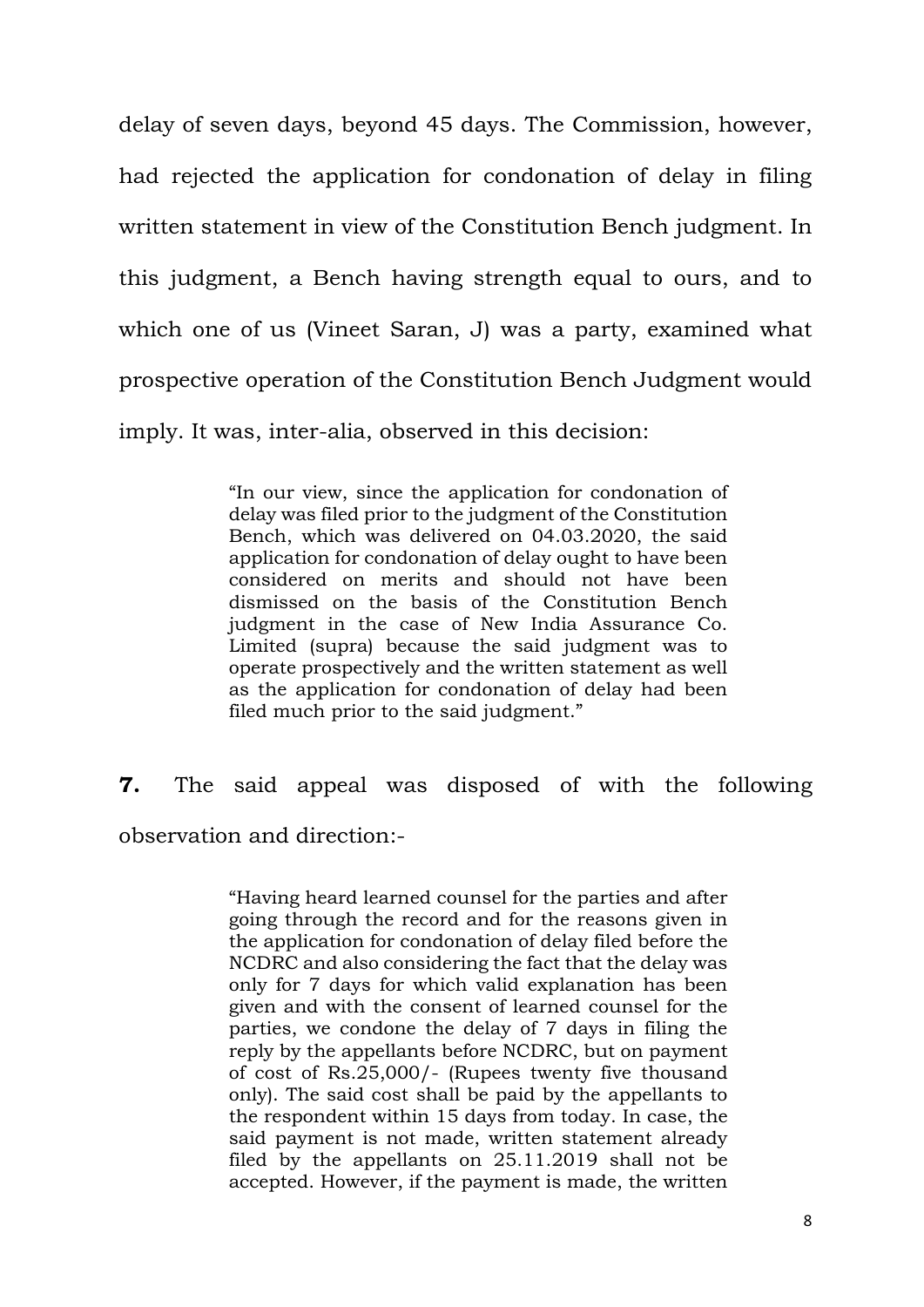statement shall be accepted by the NCDRC and every effort shall be made by the NCDRC to decide the complaint filed by the respondent as expeditiously as possible, preferably within six months."

**8.** Two contrary views have emerged as regards what would be meant by the phrase….. "This judgment to operate prospectively" mandated in the Constitution Bench judgment. In the case of **Daddy's Builders Private Limited** (supra), the application for condonation of delay had been rejected by the State Commission prior to the Constitution Bench opinion on the aspect of power and jurisdiction of the consumer fora to condone delay beyond the stipulated 45 days in filing written submission/reply. The appeal against that decision was rejected by the NCDRC on 4th September, 2020, following the Constitution Bench decision. On prospective operation of the Constitution Bench Judgment, opinion of the Coordinate Bench in the case of **Daddy's Builders Private Limited** (supra) was that the prospective operation of the

judgment would apply only in cases where delay stood condoned on a date prior to 4th March, 2020. In expressing this view, the Coordinate Bench noted that one of the members of the Bench was also a party to the said Constitution Bench decision. The position, as regards composition of the Bench is similar in the case of **Dr. A. Suresh Kumar** (supra) and in that judgment, a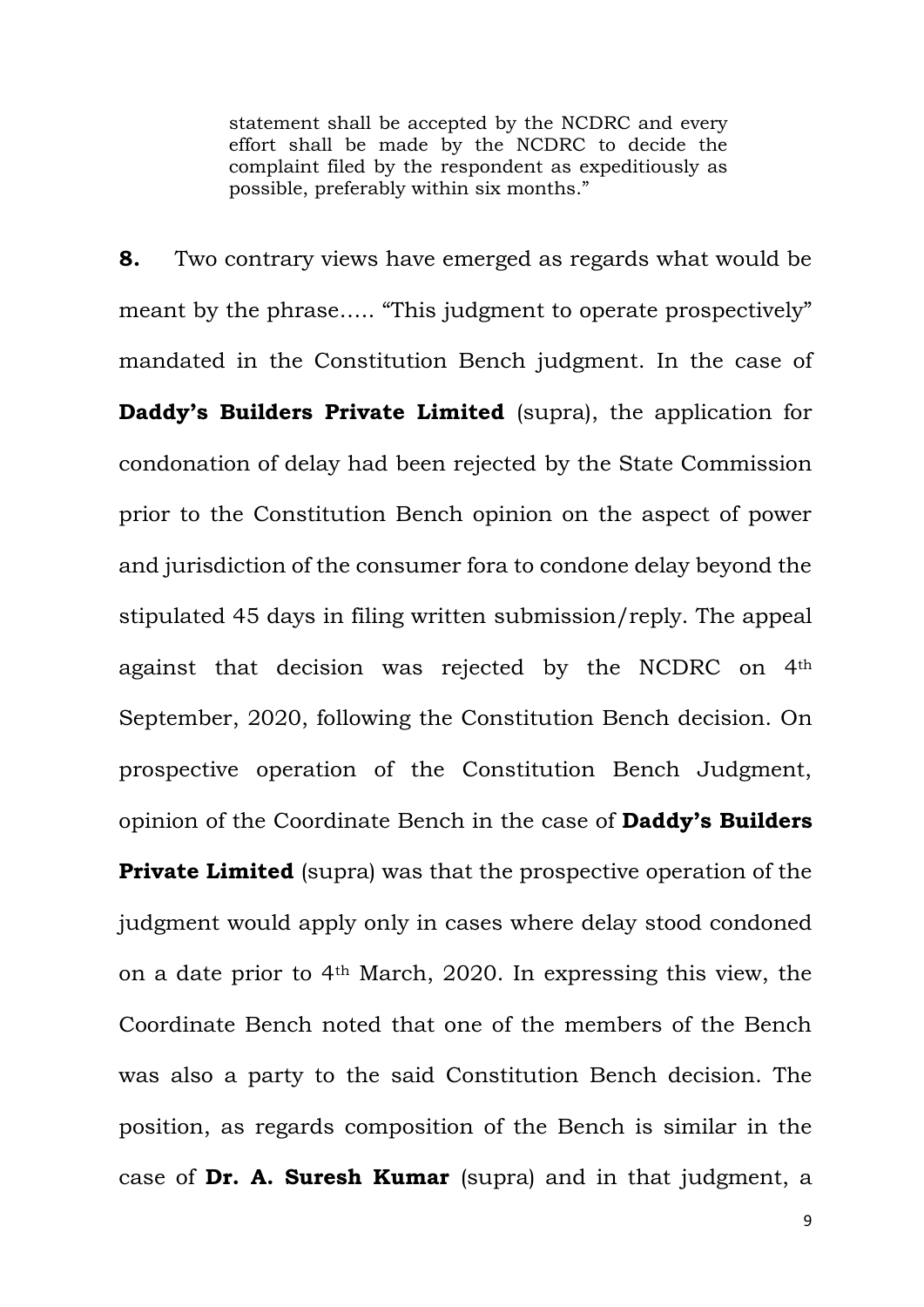more liberal approach has been adopted. The prospectivity of the Constitution Bench decision has been held to cover cases where an application for condonation of delay was filed prior to the judgment of the Constitution Bench, but whose outcome was yet to be determined at the time the Constitution Bench judgment was delivered.

**9.** In our view, the prospective operation of the Judgment in the case of **New India Assurance Company Limited** (supra) ought to cover both sets of the cases in which delay in filing written reply stood condoned after accepting the application for condonation of delay in filing written statement/reply as well as the cases where the decision on condonation of delay in filing written replies were pending on 4th March, 2020. Once an application is filed for condonation of delay, there may be cases where such applications are decided upon on dates earlier than applications already filed but yet to be determined. We do not have any laid down administrative mechanism to decide in what manner applications of this nature would be decided and the consumer fora or the Courts apply their own discretion on the basis of various relevant factors involved in individual cases, to prioritise their hearing. In our opinion, it would be artificial distinction to distinguish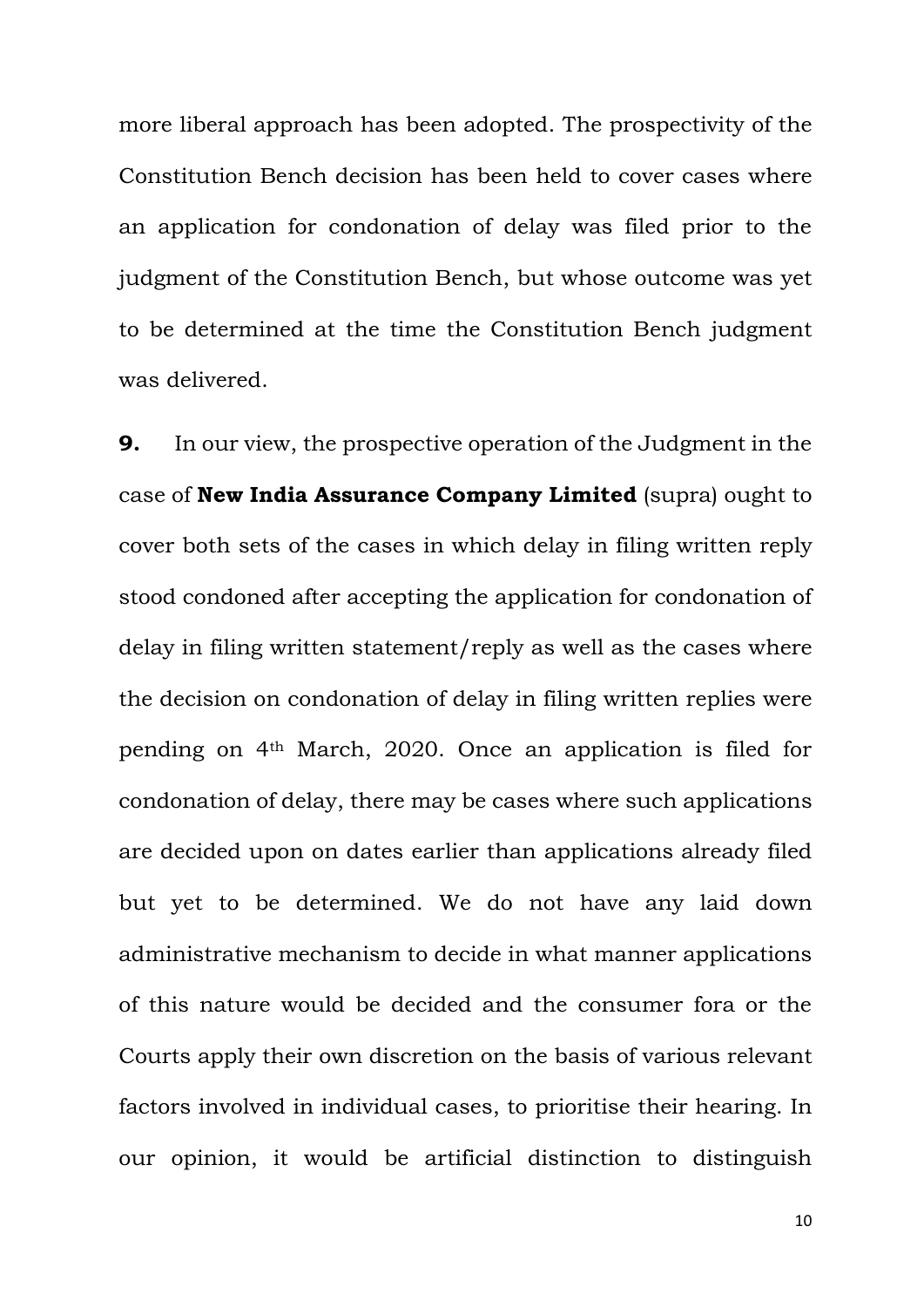between applications for condonation of delay already decided before 4th March, 2020 and the applications for condonation of delay pending on that date. So far as persons with pending applications for condonation of delay in filing written replies are concerned, their right to have their applications for condonation of delay in filing written replies to be considered, would stand crystallised on 4th March, 2020. Such right has also been recognised in the case of **Reliance General Insurance Company**  Limited (supra). Such right could be extinguished only by specific legal provisions. In the event the Constitution Bench judgment had altogether negated the right to have delay in filing written statement condoned beyond the period of 45 days, the right of such applicants could stand extinguished. But as the judgment of the Constitution Bench is to operate prospectively, in our understanding of the said judgment, those with pending applications for condonation of delay would retain their right to have their applications considered. But we refrain from expressing any definitive opinion on this point as the two Benches of equal strength have taken differing views on the manner in which the prospective application of the Constitution Bench judgment would